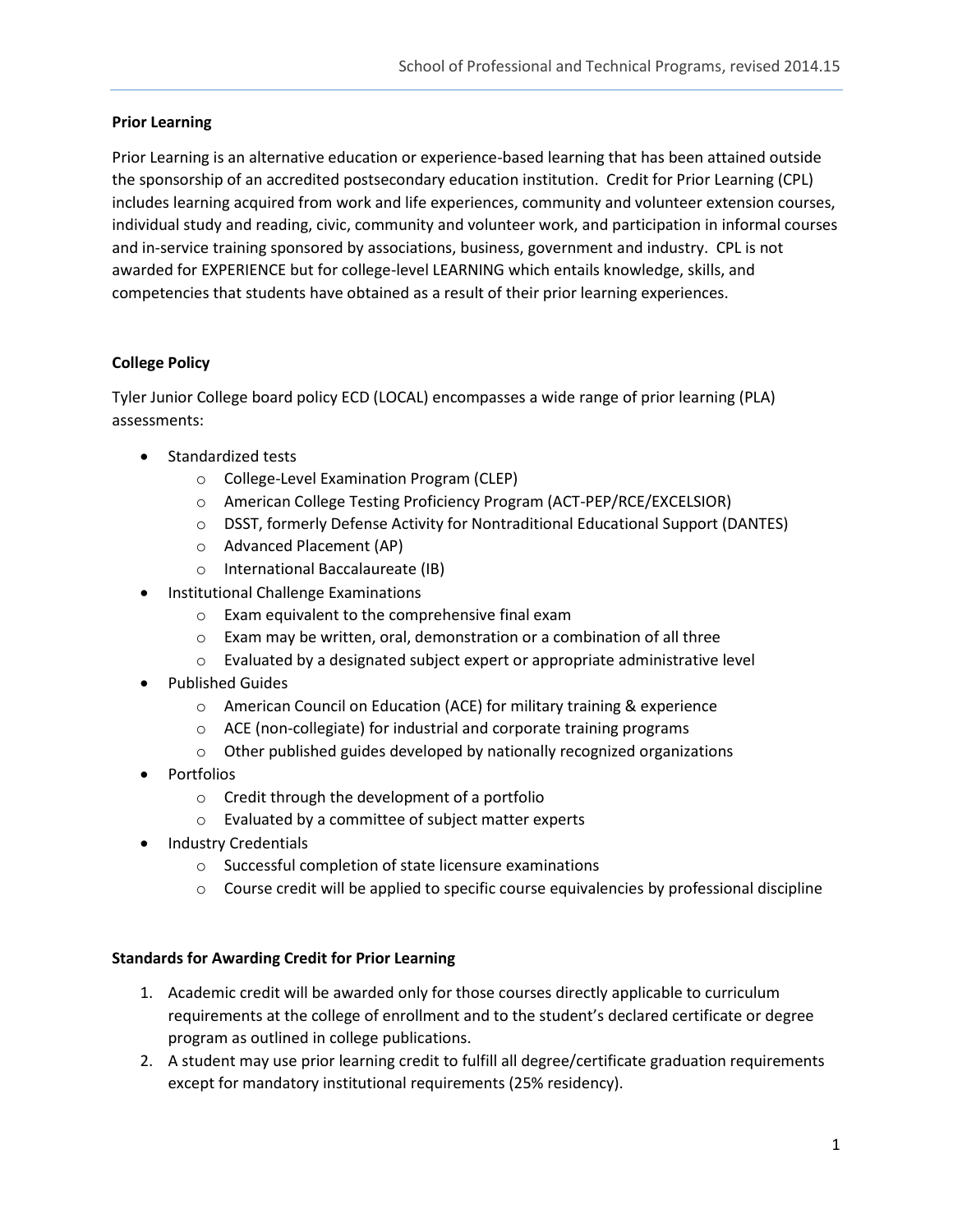- 3. Prior learning credit may be applied toward the courses in the AA, AAS, AAT degree programs only for the purpose of satisfying graduation requirements.
- 4. All work assessed for prior learning credit must meet or exceed "C" level work.

# **Policy and Procedures**

- 1. The maximum prior learning credit applicable towards graduation is up to the residency requirements (25%) of the college of an AA, AS, AAS, or AAT degree from any combination of all CPL methods. At least 3 credit hours must be successfully completed at TJC and transcribed into the student's records before any CPL credit can be awarded, applicable to the degree program. If the applicable prior learning credit course is a prerequisite for other courses, the advising staff will allow registration in successive courses based on verification of successful prior learning completion.
- 2. Official documentation reflecting a student's successful completion of prior learning credit will be maintained by the college of enrollment. All portfolios, examinations or other documentation regarding a student's prior learning credit will be maintained by the department chair responsible for the prior learning assessment.
- 3. A student wishing to appeal a non-credit for prior learning decision should follow the standard appeal procedure in place at the college of enrollment.
- 4. Prior learning experiences shall be evaluated only if requested by the student.

# **Transferability of Credit for Prior Learning**

Students planning to transfer to another college or university should contact the receiving institution to determine the acceptability of transferred credit for prior learning.

# **Steps for Pursuing CPL Credit that apply to the Retail Management Certificate program:**

- 1. Credit by Examination. Administration of a prior learning assessment for the following courses is available within the Business & Business Management program areas, School of Professional and Technical Programs, at Tyler Junior College:
	- HRPO 2307, Organizational Behavior
	- BMGT 1327, Principles of Management
	- ACCT 2301, Principles of Financial Accounting (limited to certificate and AAS)
	- ACNT 1303, Introduction to College Accounting
- 2. Students will contact academic advisors or the program chair to initiate the process. Review guides to aid in preparation for the learning assessments are available for the indicated courses upon request from the program chair.
- 3. A scheduled time for administration of the assessment will be arranged through the program chair. A student must complete the assessment at the scheduled time slot. One attempt at the assessment will be allowed per academic year, with a maximum of two attempts allowed per course.